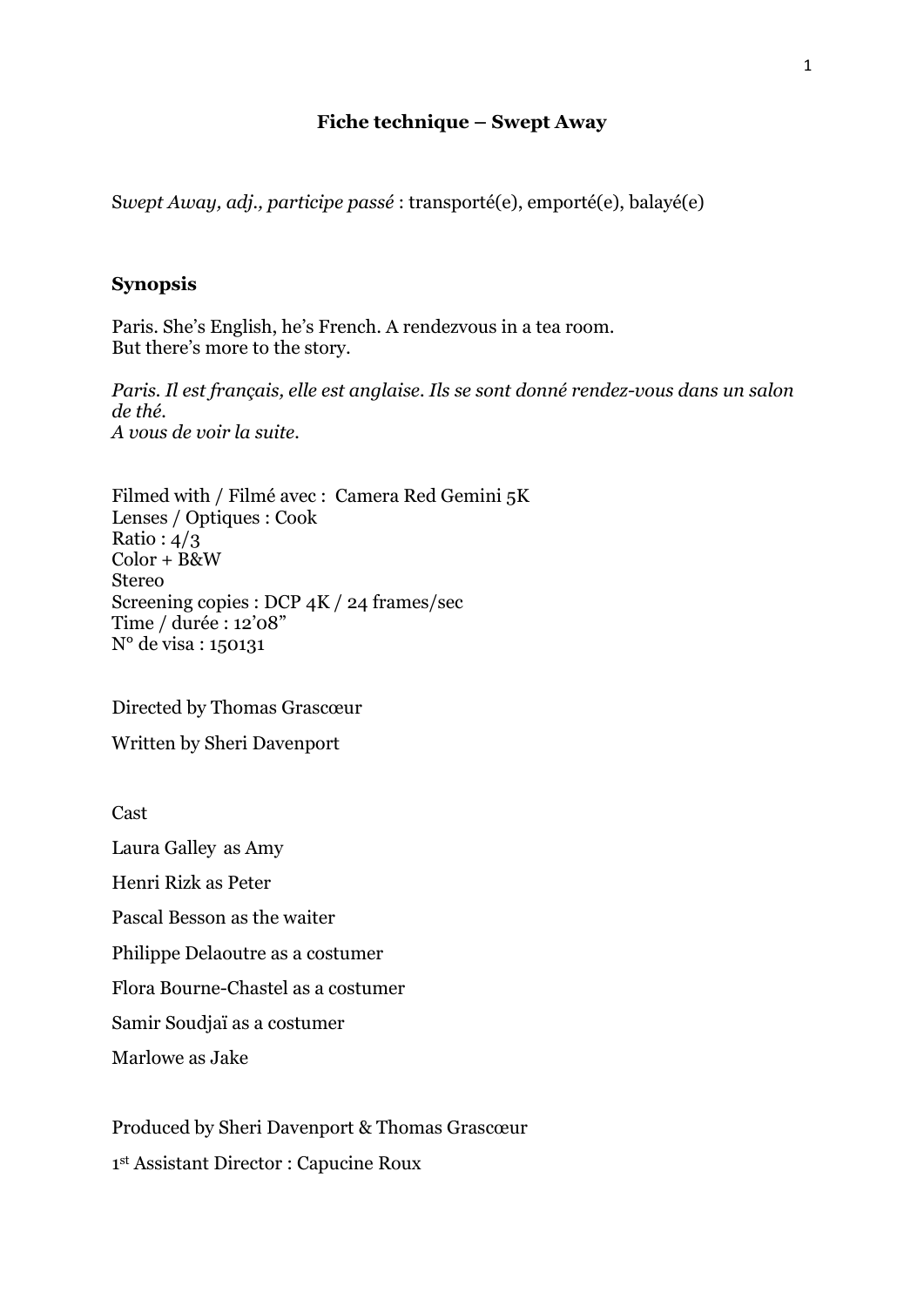Cinematography : Louis Bergogné Camera Assistant : Sabrina Nehmar Sound : Adrien Viñas Make up : Bettina Lucas

Food : Samuel Berrebi Editing : Thomas Grascoeur Music : Touve R. Ratovondrahety Colouring : Damien Letexier



Visual effects : Wotan Studio VFX Supervisor : Paul Prache CGI Artist : Rachid Semahi 3D consultant : Benjamin Grangeot

Making of by Pierre Papin / Court Central (OCS)



Filmed on location in France at the Parc Floral de Paris and at Thé-ritoires

5 rue de Condé 75011 Paris



With the support of the Fédération des aveugles Val de Loire, association membre de la Fédération des aveugles de FranceSpecial thanks to Bruno Gendron who consulted with Laura Galley and Henri Rizk to play blind people.